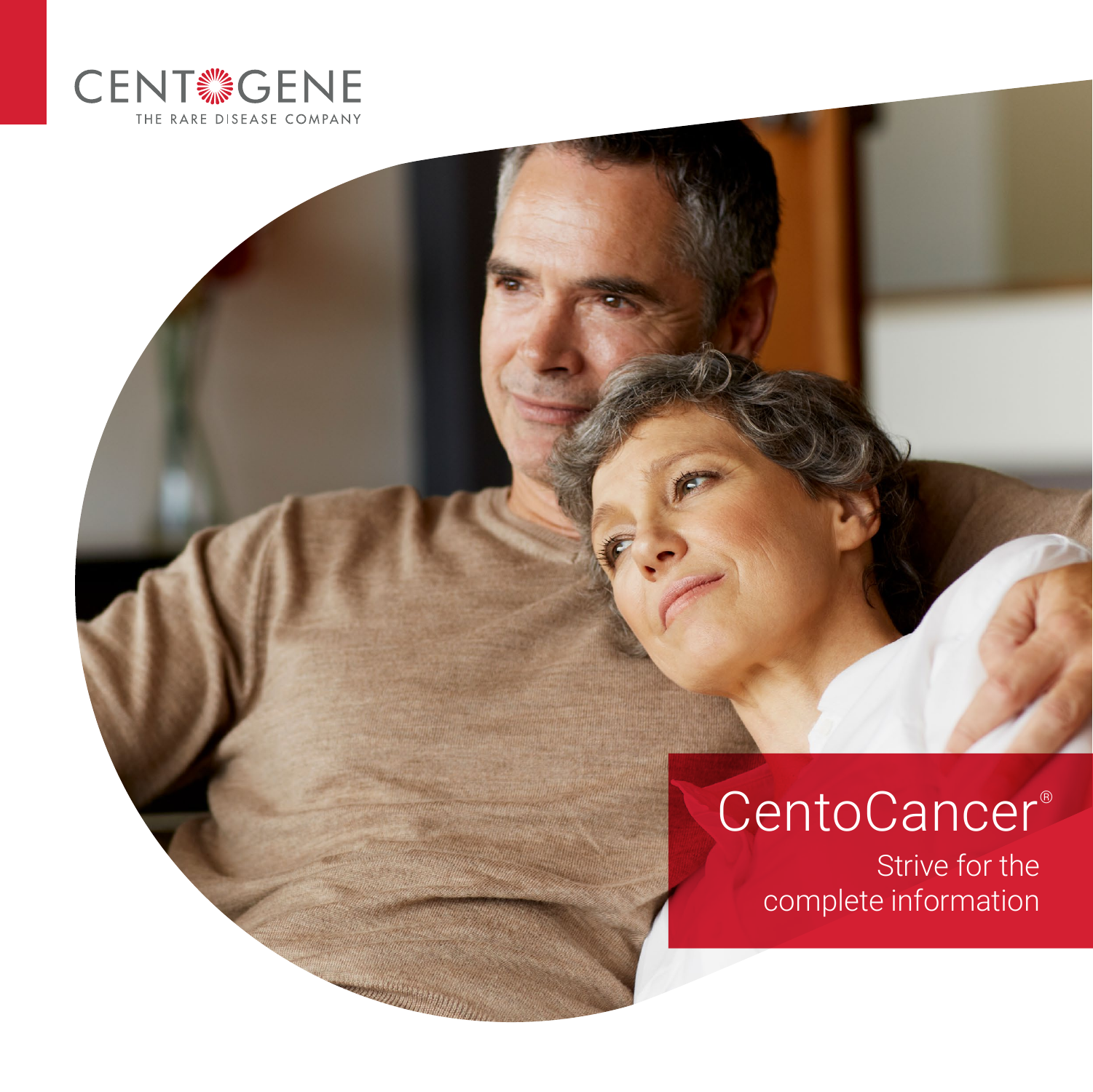## CentoCancer® – Panel Composition and Methodology

CentoCancer® includes the following 70 most relevant cancer associated genes:

| ABRAXAS1   | BRIP1  | FLCN             | MLH3              | PMS1             | RAD51D      | SMARCA4 |
|------------|--------|------------------|-------------------|------------------|-------------|---------|
| <b>APC</b> | CDH1   | GALNT12          | MRE11             | PMS2             | RECOL       | STK11   |
| ATM        | CDK4   | HNF1B            | MSH2              | POLD1            | RET         | TGFBR2  |
| AXIN2      | CDKN2A | HOXB13           | MSH3              | POLE             | RNF43       | TP53    |
| BAP1       | CHEK2  | KIT              | MSH6              | POT <sub>1</sub> | SDHA        | TSC1    |
| BARD1      | DICFR1 | MC1R             | <b>MUTYH</b>      | PRSS1            | SDHAF2      | TSC2    |
| <b>BLM</b> | DIS3L2 | MEN <sub>1</sub> | <b>NBN</b>        | PTCH1            | <b>SDHB</b> | VHL     |
| BMPR1A     | EPCAM  | MET              | NF1               | PTEN             | SDHC        | WT1     |
| BRCA1      | FANCC  | <b>MITF</b>      | NTHL <sub>1</sub> | RAD50            | <b>SDHD</b> | XRCC2   |
| BRCA2      | FH     | $MI$ H1          | PALB <sub>2</sub> | RAD51C           | SMAD4       | XRCC3   |
|            |        |                  |                   |                  |             |         |

#### Key panel facts

- Next-generation sequencing (NGS) of all 70 genes in the panel, including all coding regions and +/-10 bp exon / intron boundaries
- Coverage: ≥ 99.5 % of target bases covered at > 20 x
- NGS-based CNV (copy number variant) analysis for all genes
- Low quality single nucleotide variants (SNVs) and all relevant deletion/insertion variants are confirmed by Sanger sequencing or MLPA/qPCR prior to reporting
- All relevant deep intronic variants described in the current version of HGMD® and our rare disease-centric Bio/Databank are included
- Turnaround Time: 15 business days
- Required Material: ≥ 1 μg DNA or ≥ 1 ml EDTA blood or ≥ 1 CentoCard®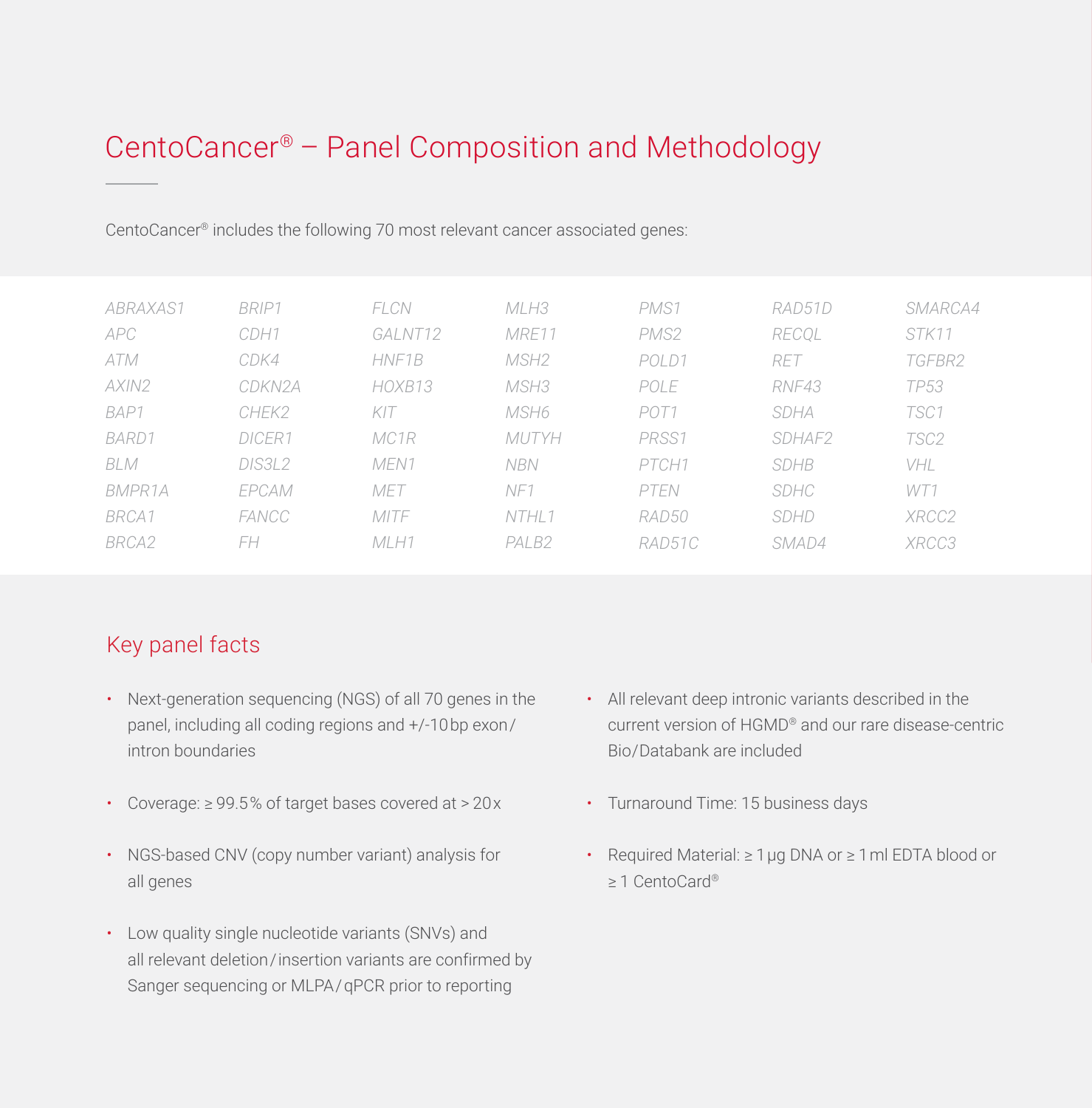## CentoCancer – Our Comprehensive Oncogenetics Panel for Hereditary Mutations

Hereditary pathogenic variants confer an increased risk of developing cancers during an individual's lifetime. Early identification of pathogenic variants in genes which have a predisposition to cancer is a fundamental first step in the diagnosis, management and treatment of individuals and families with hereditary cancer syndromes.

#### Panel Composition

CentoCancer offers complete answers to help you choose the best possible therapeutic approach for your patients. Each gene in CentoCancer has been carefully selected based on its risk potential in the development of one or more of the following cancers:





#### Who should consider CentoCancer for genetic testing?

CentoCancer is appropriate for:

- Individuals with a positive personal history of early-onset cancer, rare cancer, bilateral cancer, or multiple primary cancers 1
- 2 Unaffected individuals with a positive family history of multiple generations of cancers, rare cancers, or early-onset cancers
- 3 Individuals in whom the suspected genetic diagnoses for a suspecte familial cancer risk are not covered by a single targeted panel, or if a targeted panel testing was previously negative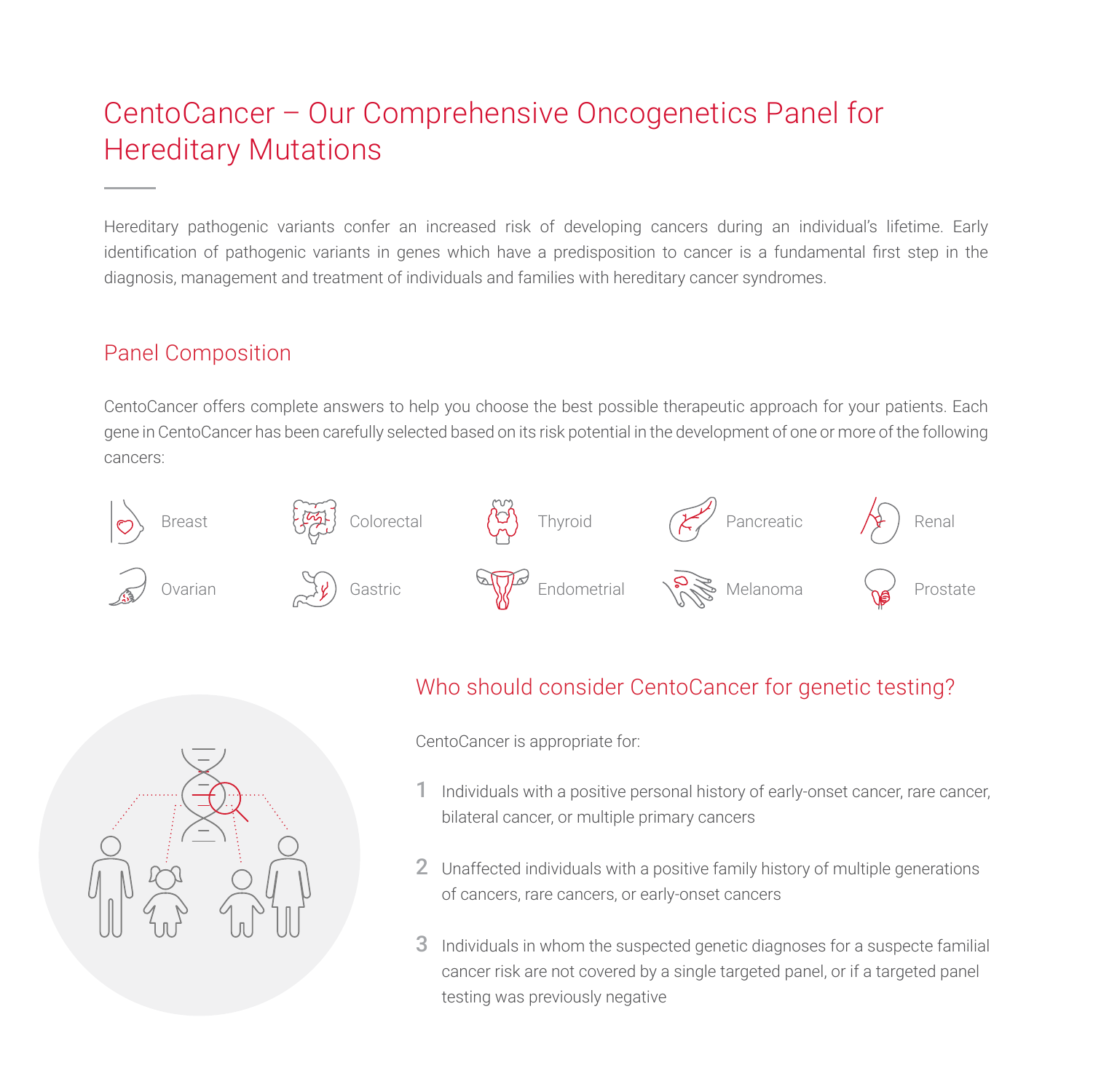### Hereditary Cancer and / or Susceptibility

SELECTION OF GENETIC TEST/PANEL ACCORDING TO FAMILY HISTORY AND CLINICAL DATA

COMPLEX FAMILY HISTORY, VARIABILITYOF CANCERS AND ABSENCE OF KNOWN GENETIC CAUSE IN THE FAMILY



family members with consent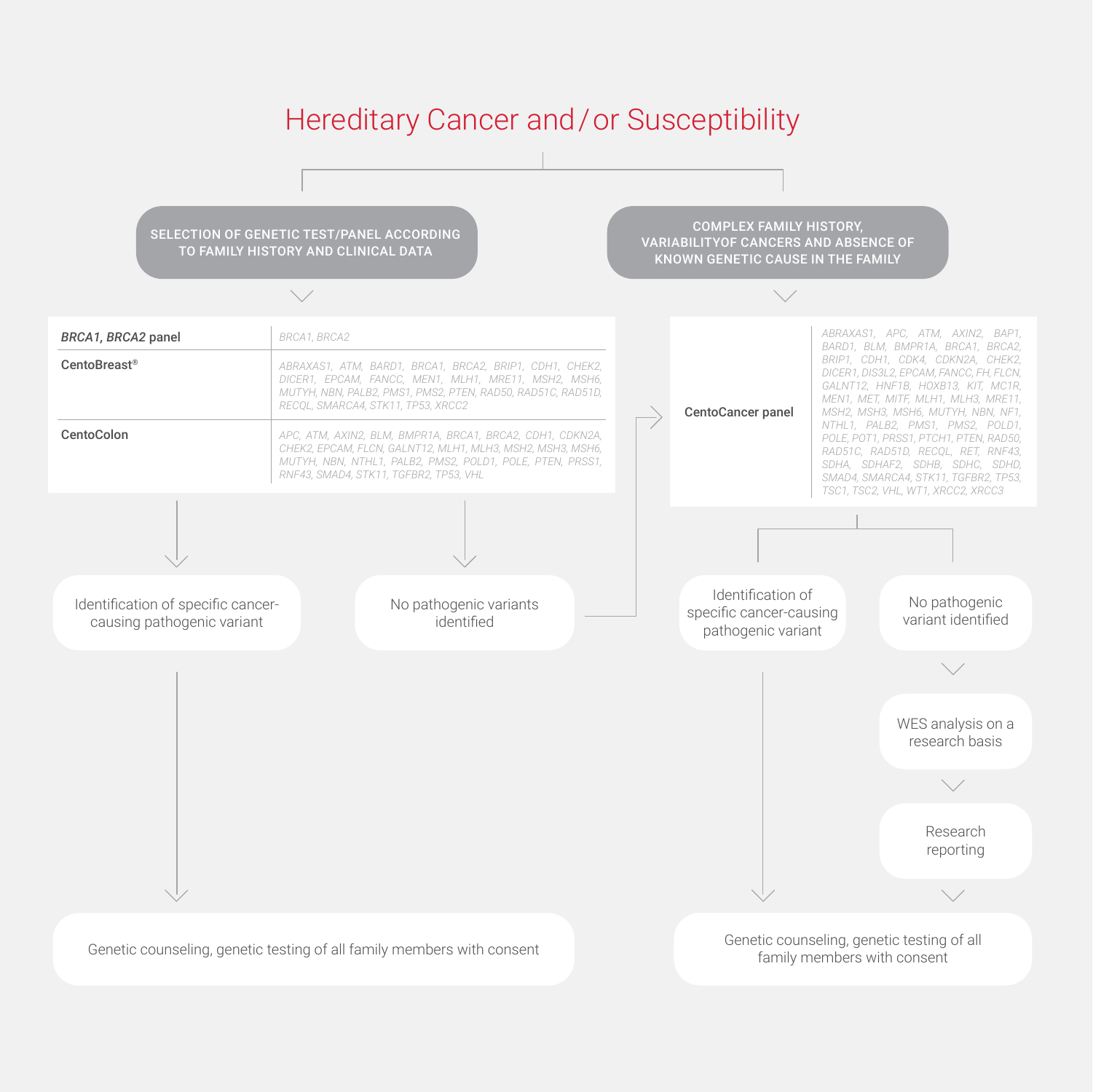## Some Common Cancer Predisposition Syndromes Covered by CentoCancer

| Syndromes                                              | <b>Associated Cancers</b>                                                                                                      |
|--------------------------------------------------------|--------------------------------------------------------------------------------------------------------------------------------|
| HEREDITARY BREAST/OVARIAN CANCER<br>BRCA1, BRCA2       | Breast, ovarian, prostate, pancreatic, melanoma                                                                                |
| LI-FRAUMENI SYNDROME<br><b>TP53</b>                    | Breast, sarcomas, adrenocortical carcinoma, leukemia,<br>brain tumors                                                          |
| <b>COWDEN SYNDROME</b><br>PTEN                         | Breast, thyroid, benign lesions of skin, hamartoma, renal cell<br>carcinoma, uterine                                           |
| HNPCC (LYNCH SYNDROME)<br>MLH1, MSH2, MSH6, PMS1, PMS2 | Colorectal endometrial, ovarian, small bowel, stomach, pancreas,<br>ureter, renal pelvis                                       |
| FAMILIAL ADENOMATOUS POLYPOSIS<br>APC                  | Polyposis, colorectal, thyroid, gastric, periampullary carcinoma,<br>hepatoblastoma                                            |
| <b>VON HIPPEL-LINDAU</b><br>VHL                        | Renal cell carcinoma, retinal angioma, cerebellar<br>hemangioblastoma, pheochromocytoma, pancreatic cysts,<br>islet cell tumor |
| <b>MULTIPLE ENDOCRINE NEOPLASIA</b><br>MEN1, RET       | Parathyroid tumors, pancreatic tumors, pituitary tumors,<br>medullary thyroid cancer, pheochromocytoma, neuromas               |